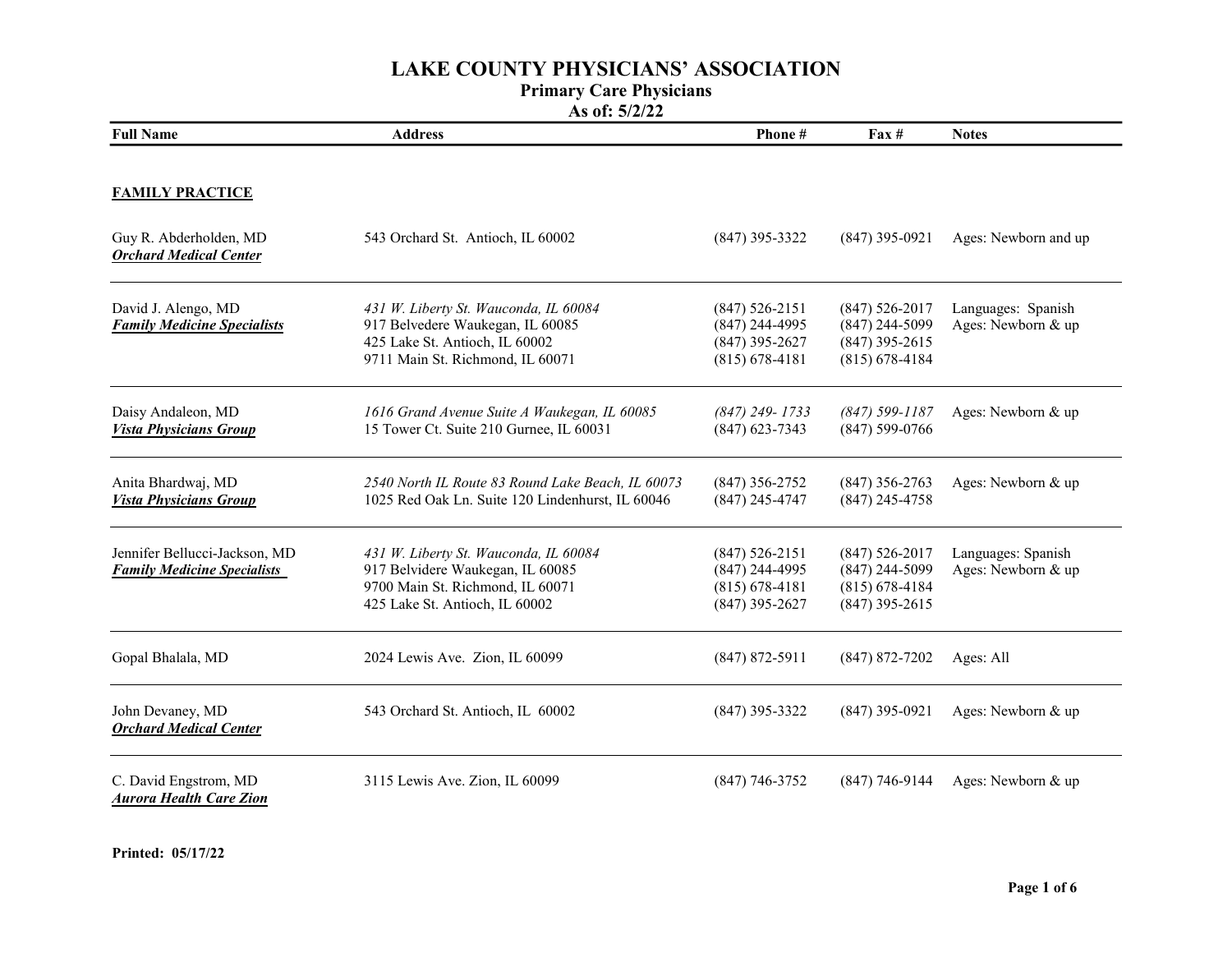#### Primary Care Physicians

| <b>Full Name</b>                                         | <b>Address</b>                                                                          | Phone#                               | $\text{Fax} \#$                      | <b>Notes</b>                       |
|----------------------------------------------------------|-----------------------------------------------------------------------------------------|--------------------------------------|--------------------------------------|------------------------------------|
| <b>FAMILY PRACTICE (Continued)</b>                       |                                                                                         |                                      |                                      |                                    |
| Marina Gladson, MD<br><b>Vista Physicians Group</b>      | 1025 Red Oak Lane Suite 120 Lindenhurst, IL 60046                                       | $(847)$ 245-4747                     | $(847)$ 245-4758                     | Ages: Newborn & up                 |
| Richard Margolin, DO<br><b>Advocate Medical Group</b>    | 100 Village Green St. Suite 120 Lincolnshire, IL 60069                                  | $(847)$ 390-5500                     | $(847)$ 390-5501                     | Ages: Newborn & up                 |
| Dennis E. McCreary, MD<br><b>Aurora Health Care Zion</b> | 3115 Lewis Ave. Zion, IL 60099                                                          | $(847)$ 746-3752                     | $(847)$ 746-9144                     | Ages: Newborn & up                 |
| Jai J. Nho, MD<br><b>Vista Physicians Group</b>          | 15 Tower Ct Suite 210 Gurnee, IL 60031<br>15 Commerce Dr. Suite 113 Grayslake, IL 60030 | $(847)$ 623-7343<br>$(847)$ 231-5300 | $(847)$ 599-0766<br>$(847)$ 231-5303 | Languages: Korean<br>Ages: 18 & Up |
| Arpita Patel-Mehta, MD<br><b>Aurora Health Care</b>      | 7505 Grand Ave Gurnee, IL 60031                                                         | $(847)$ 245-8448                     | $(847)$ 245-7070                     | Not taking new members             |
| Priya Ramdass, MD<br><b>Aurora Health Care</b>           | 7505 Grand Ave. Gurnee, IL 60031                                                        | $(847)$ 245-8448                     | $(847)$ 245-7070) Ages: All          |                                    |
| Peter Senatore, DO<br>Vista Physicians Group             | 15 Commerce Dr. Ste 113 Grayslake, IL 60030                                             | $(847)$ 231-5300                     | $(847)$ 231-5303                     | Ages: $16 \& up$                   |
| Elizabeth Soifer, DO<br><b>Orchard Medical Center</b>    | 543 Orchard St. Antioch, IL 60002                                                       | $(847)$ 395-3322                     | $(847)$ 395-0921                     | Ages: Newborn & up                 |
| Dennis Thain, MD<br><b>Aurora Health Care Zion</b>       | 3115 Lewis Ave. Zion, IL 60099                                                          | $(847)$ 746-3752                     | $(847)$ 746-9144                     | Ages: $9 &$ up                     |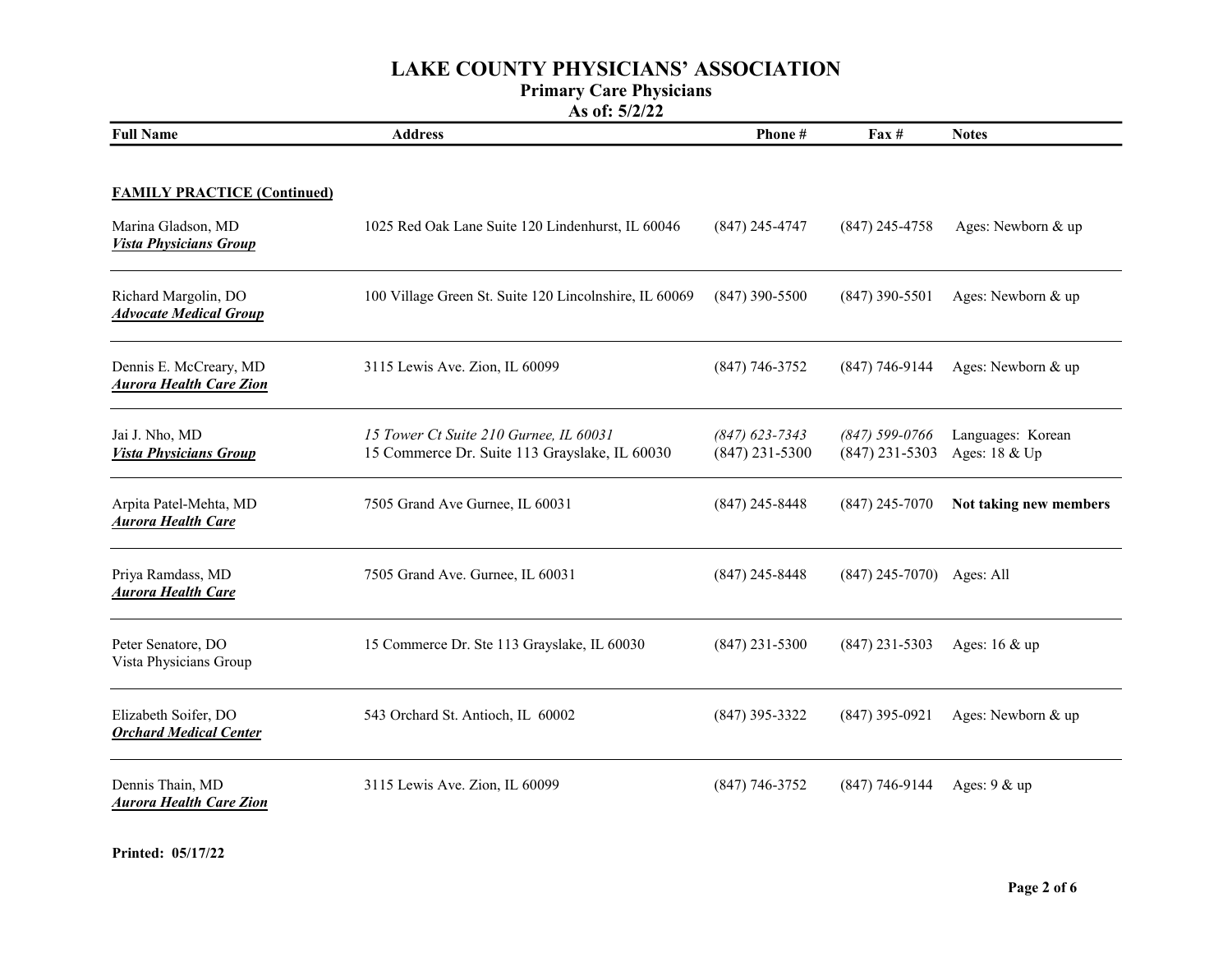#### Primary Care Physicians

| <b>Full Name</b>                                                         | <b>Address</b>                                                                                          | Phone#                               | $\mathbf{F}$ ax #                    | <b>Notes</b>                                                             |
|--------------------------------------------------------------------------|---------------------------------------------------------------------------------------------------------|--------------------------------------|--------------------------------------|--------------------------------------------------------------------------|
| <b>INTERNAL MEDICINE</b><br>Vivek Arora, MD<br><b>Aurora Health Care</b> | 45 Tower Ct. Suite C Gurnee, IL 60031                                                                   | $(847)$ 623-3200                     | $(847)$ 623-9168                     | Ages: 14 & up                                                            |
| Shilpa A. Bamrolia, MD<br><b>Aurora Health Care</b>                      | 45 Tower Ct. Suite C Gurnee, IL 60031<br>7505 Grand Ave. Gurnee, IL 60031                               | $(847)$ 623-3200<br>$(847)$ 245-8448 | $(847)$ 623-9168<br>$(847)$ 2457070  | Ages: $16 \& up$                                                         |
| Ira Fenton, DO<br><b>Deerbrook Medical Associates</b>                    | 565 Lakeview Parkway, #116 Vernon Hills, IL 60061                                                       | $(847)$ 367-7340                     | $(847)$ 367-7345                     | Not taking new members                                                   |
| Gerald Frank, MD<br><b>Vista Physicians Group</b>                        | 15 Tower Ct. Suite 265 Gurnee, IL 60031                                                                 | $(847)$ 623-8818                     | $(847)$ 625-8059                     | Ages: $18 \& up$                                                         |
| Oscar S. Giron, MD<br><b>Vista Physicians Group</b>                      | 15 Commerce Dr. Suite 113 Grayslake, IL 60030                                                           | $(847)$ 231-5300                     | $(847)$ 231-5303                     | Ages: 18 & up<br>Languages: Tagalog                                      |
| Sachin Jain, MD<br><b>Integra Healthcare SC</b>                          | 2504 Washington St. Suite 102 Waukegan, IL 60085                                                        | $(847)$ 623-7590                     | $(847)$ 623-7591                     | Ages: 16 & up                                                            |
| John A. Kyncl, MD                                                        | 700 S. Lewis Ave. Suite 210 Waukegan, IL 60085<br>1641 N. Milwaukee Ave. Suite 5 Libertyville, IL 60048 | $(847)$ 662-7788<br>$(847)$ 680-3310 | $(847)$ 662-7817<br>$(847)$ 662-7817 | Languages: Polish,<br>Czechoslovakian<br>Ages: 18 & up                   |
| Miloslava M. Kyncl, MD                                                   | 700 S. Lewis Ave. #210 Waukegan, IL 60085<br>1641 N. Milwaukee Ave. Suite 5 Libertyville, IL 60048      | $(847)$ 662-7788<br>$(847)$ 680-3310 | $(847)$ 662-7817<br>$(847)$ 662-7817 | Languages: Polish,<br>Czechoslovakian, 18 & up<br>Not taking new members |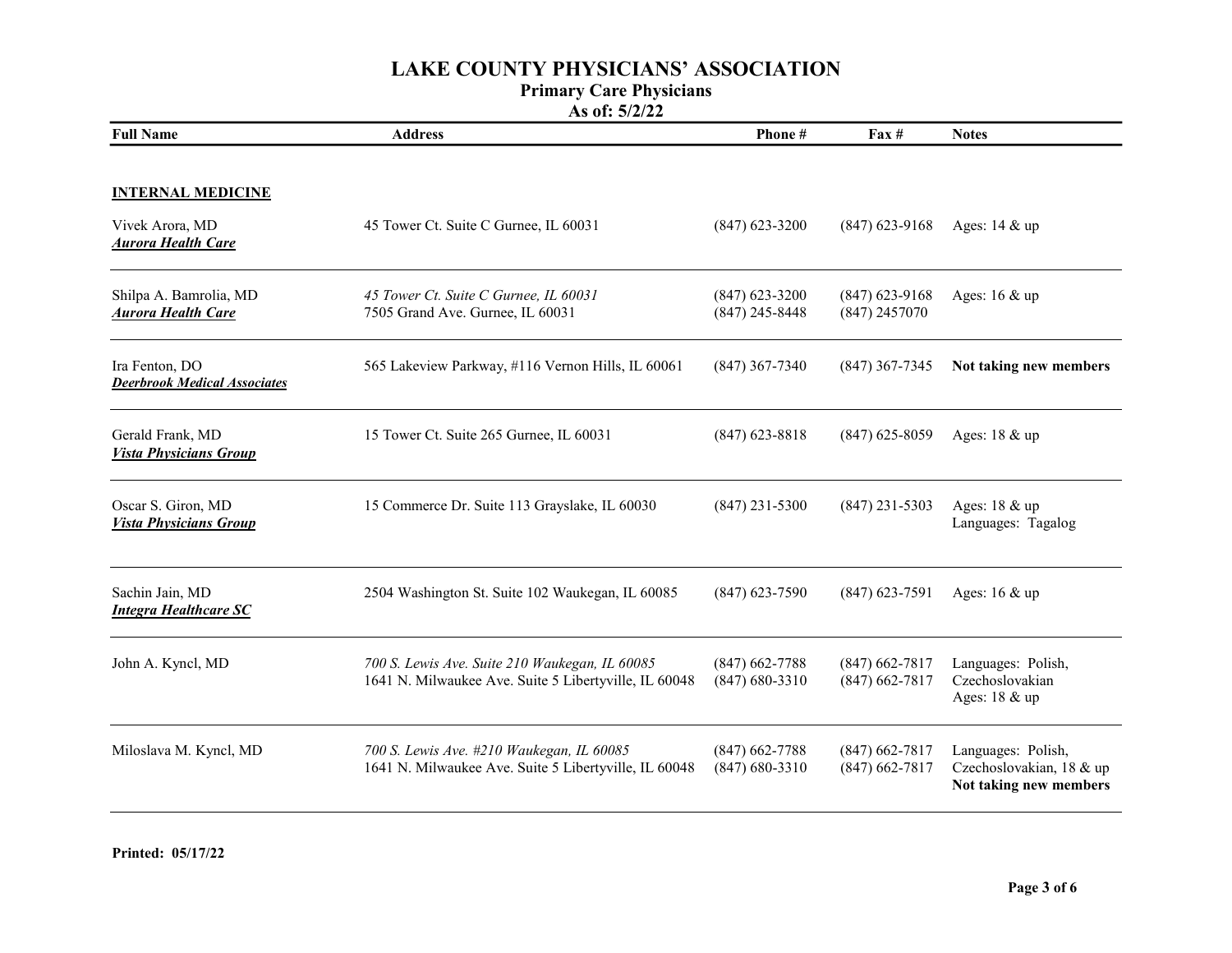#### Primary Care Physicians

As of: 5/2/22

| <b>Full Name</b>                                                     | <b>Address</b>                                                                                            | Phone #                              | $\mathbf{F}$ ax #                    | <b>Notes</b>                                              |
|----------------------------------------------------------------------|-----------------------------------------------------------------------------------------------------------|--------------------------------------|--------------------------------------|-----------------------------------------------------------|
| <b>INTERNAL MEDICINE (Continued)</b>                                 |                                                                                                           |                                      |                                      |                                                           |
| Kenneth R. Margules, MD                                              | 755 S. Milwaukee Ave Suite 250 Libertyville, IL 60048<br>5435 Bull Valley Rd. Suite 102 McHenry, IL 60050 | $(847)$ 367-0072<br>$(815)$ 344-0410 | $(847)$ 367-0876<br>$(815)$ 344-6253 | Ages: All ages                                            |
| Mariusz Milejczyk, MD<br><b>Lake County Internal Medicine Assoc.</b> | 15 Tower Ct. Suite 190 Gurnee, IL 60031<br>1880 W. Winchester Rd Suite 106 Libertyville, IL 60048         | $(847)$ 672-8373                     | $(847)$ 672-8380                     | Ages: 18 & up                                             |
| James P. Monahan, MD<br><b>Aurora Health Care</b>                    | 45 Tower Ct. Suite C Gurnee, IL 60031                                                                     | $(847)$ 623-3200                     | $(847)$ 623-9168                     | <b>Not taking new members</b>                             |
| Vrati Parikh, MD<br><b>Integra Healthcare SC</b>                     | 2504 Washington St. Suite 102 Waukegan, IL 60085                                                          | $(847)$ 623-7590                     | $(847)$ 623-7591                     | Ages: All                                                 |
| Rashmikant S. Patel, MD                                              | 20 Tower Court Suite D Gurnee, IL 60031                                                                   | $(847)$ 336-6550                     | $(847)$ 336-6595                     | Languages: Hindi,<br>Kiswahili, Gujarati<br>Ages: 16 & up |
| Uday Paul, MD<br><b>Vista Physicians Group</b>                       | 2723 N. Sheridan Rd Suite C Zion, IL 60099                                                                | $(847)$ 360-4260                     | $(847)$ 360-4159                     | Ages: 17 & up                                             |
| Valentina Polyak, MD<br><b>Aurora Health Care</b>                    | 45 Tower Ct. Suite C Gurnee, IL 60031                                                                     | $(847)$ 623-3200                     | $(847)$ 623-9168                     | Ages: 18 & up                                             |
| Lauren Snower, MD<br><b>Vista Physicians Group</b>                   | 1616 Grand Ave Suite A Waukegan, IL 60085                                                                 | $(847)$ 249-1733                     | $(847)$ 782-4515                     | Ages: 18 & up                                             |
| Kamara K. Thiab, MD<br><b>Vista Physicians Group</b>                 | 15 Tower Ct. Suite 210 Gurnee, IL 60031                                                                   | $(847)$ 662-0455                     | $(847)$ 662-6165                     | Ages: $17 \& \text{up}$                                   |

Printed: 05/17/22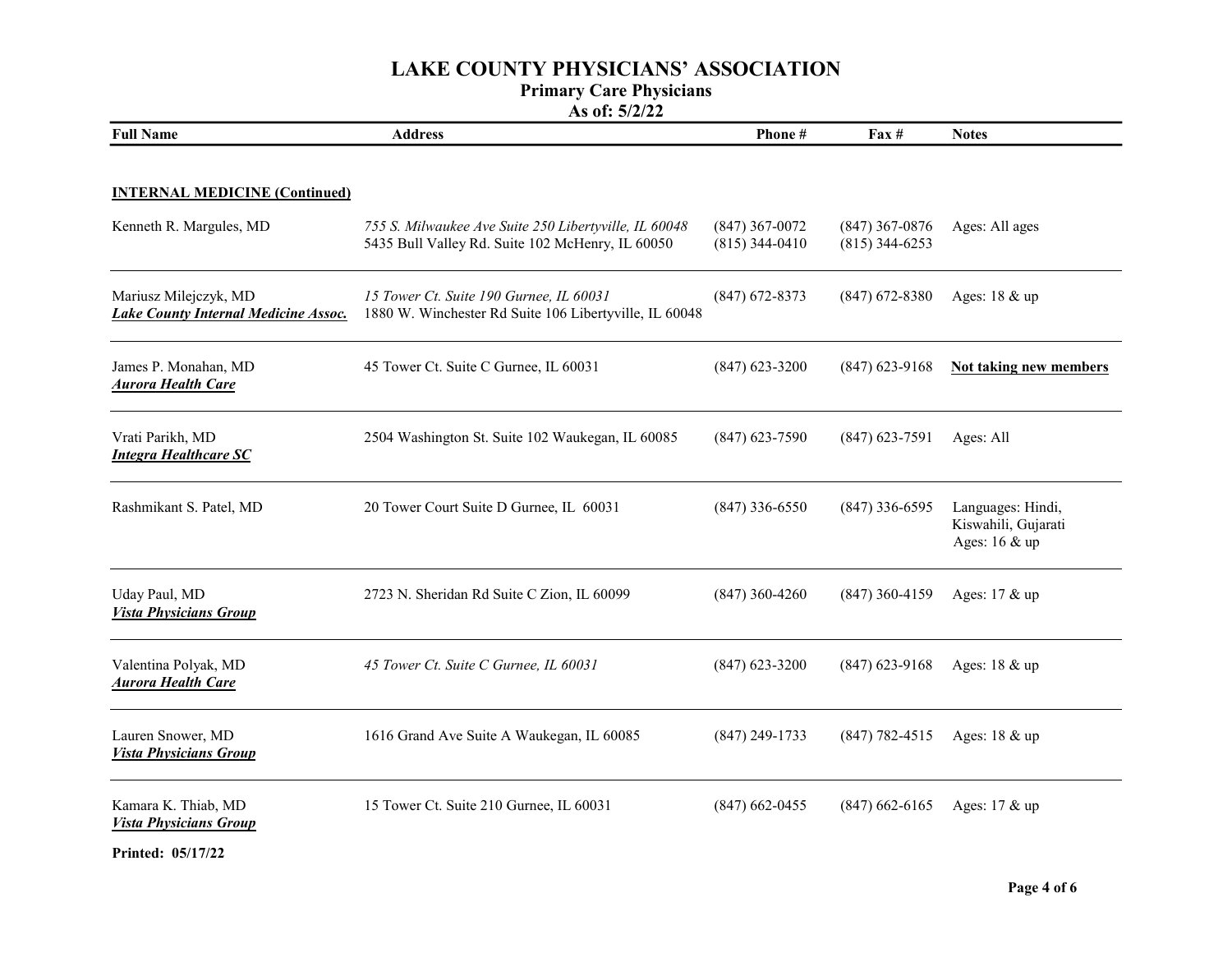#### Primary Care Physicians

| <b>Full Name</b>                                                                    | <b>Address</b>                                       | Phone#           | $\textbf{Fax} \#$ | <b>Notes</b>                                              |
|-------------------------------------------------------------------------------------|------------------------------------------------------|------------------|-------------------|-----------------------------------------------------------|
| <b>INTERNAL MEDICINE (Continued)</b><br>Mark Tucci, MD<br><b>Aurora Health Care</b> | 7505 Grand Ave. Gurnee, IL 60031                     | $(847)$ 245-8448 | $(847)$ 245-7070  | Ages: $16 \& up$                                          |
| Thomas Woike, DO<br><b>Aurora Health Care</b>                                       | 45 Tower Ct. Gurnee, IL 60031                        | $(847)$ 623-3200 | $(847)$ 623-9168  | Ages: $18 \& up$                                          |
| Dionisio B. Yorro, MD                                                               | 68 Ambrogio Dr. Suite 104 Gurnee, IL 60031           | $(847)$ 360-2368 | $(847)$ 360-9872  | Languages: Spanish,<br>Tagalog, Filipino<br>Ages: 18 & up |
| <b>PEDIATRICS</b><br>Mina Girbes, MD<br><b>Advocate Medical Group</b>               | 825 S. Milwaukee Ave Suite 2F Libertyville, IL 60048 | $(847)$ 680-8066 | $(847)$ 680-8081  | Ages: Newborn to 18                                       |
| Alma Guzman, MD<br><b>Gurnee Pediatrics, SC</b>                                     | 15 Tower Ct. Suite 150 Gurnee, IL 60031              | $(847)$ 623-4464 | $(847)$ 623-9984  | Ages: Newborn to 18                                       |
| Amna Khan, MD<br><b>Advocate Medical Group</b>                                      | 15 Tower Ct. Suite 100 Gurnee, IL 60031              | $(847)$ 244-1375 | $(847)$ 244-0264  | Ages: Newborn to 18                                       |
| Wendy J. Lotts, MD<br><b>Advocate Medical Group</b>                                 | 15 Tower Ct. Suite 100 Gurnee, IL 60031              | $(847)$ 244-1375 | $(847)$ 244-0264  | Ages: Newborn to 18                                       |
| Faye C. Montes, MD<br><b>Gurnee Pediatrics, SC</b>                                  | 15 Tower Ct. Suite 150 Gurnee, IL 60031              | $(847)$ 623-4464 | $(847)$ 623-9984  | Ages: Newborn to 18                                       |